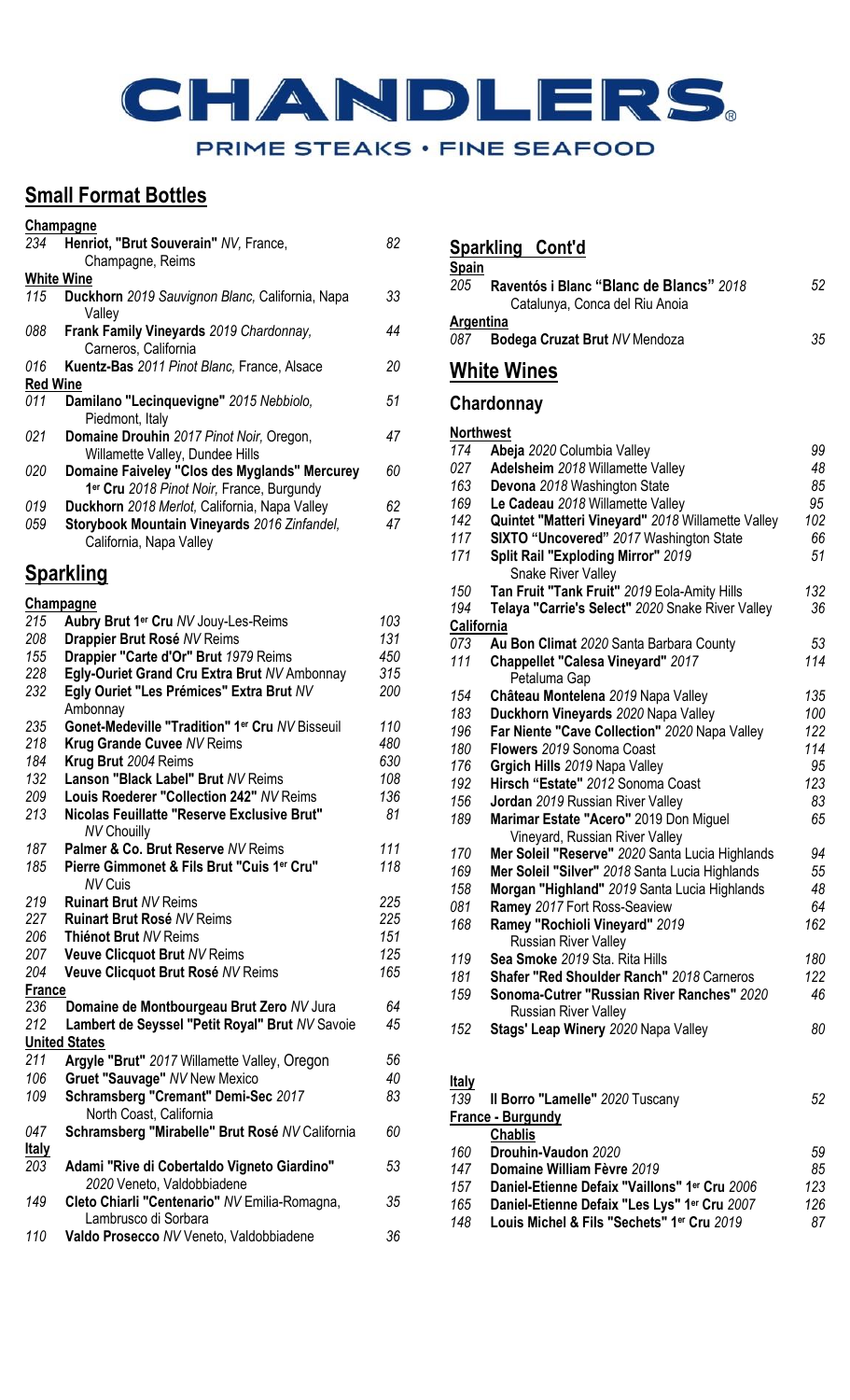|                   | Côte de Beaune                                                     |      |
|-------------------|--------------------------------------------------------------------|------|
| 166               | Beaune Joseph Drouhin                                              | 432  |
|                   | "Clos De Mouches" 1er Cru 2018                                     |      |
| 143               | Corton-Charlemagne Domaine Louis Latour<br>Grand Cru 2016          | 450  |
| 131               | Bâtard-Montrachet Olivier Laflaive                                 | 1596 |
|                   | Grand Cru 2018                                                     |      |
| 137               | Puligny-Montrachet Domaine Leflaive 2009                           | 395  |
| 148               | Puligny-Montrachet Domaine Leflaive<br>"Clavoillon" 1er Cru 2005   | 460  |
| 136               | Puligny-Montrachet Domaine Leflaive<br>"Clavoillon" 1er Cru 2007   | 450  |
| 191               | Puligny-Montrachet Domaine Leflaive<br>"Les Pucelles" 1er Cru 2006 | 495  |
| 163               | Puligny-Montrachet Joseph Drouhin<br>"Pucelles" 1er Cru 2018       | 468  |
| 293               | Puligny-Montrachet Joseph Drouhin<br>"Folatières" 1er Cru 2019     | 225  |
| 199               | Montrachet Joseph Drouhin                                          | 1200 |
|                   | "Marquis de Laguiche" Grand Cru 2006                               |      |
|                   | Côte Chalonnaise                                                   |      |
| 127               | Domaine A. & P. de Villaine "Les Clous Aimé"<br>2013               | 66   |
| 151               | Rully Joseph Drouhin 2016                                          | 53   |
|                   | <b>Mâconnais</b>                                                   |      |
| 162               | Pouilly-Fuissé Joseph Drouhin 2019                                 | 75   |
| 173               | Saint-Véran Thevenet & Fils                                        | 50   |
|                   | "Clos de l'Ermitage Saint Claude" 2020                             |      |
|                   | <u> France - Jura</u>                                              | 99   |
| 290               | Les Matheny 2017                                                   |      |
|                   | Sauvignon Blanc                                                    |      |
| <u>California</u> |                                                                    |      |
| 123               | <b>Brander 2021 Los Olivos District</b>                            | 41   |
| 133               | Cade 2020 Napa Valley                                              | 76   |
| 134               | Duckhorn 2021 Napa Valley                                          | 66   |
| 120               | Morgan 2019 Monterey County                                        | 33   |
| France            |                                                                    |      |
| 138               | Daniel Chotard 2020 Sancerre                                       | 67   |
| 125               | Lucien Crochet 2019 Sancerre                                       | 70   |
|                   | <b>New Zealand</b>                                                 |      |
| 065               | Auntsfield 2020 Marlborough                                        | 48   |

#### **Other White Varietals and Blends**

| <b>Northwest</b> |                                                       |    |
|------------------|-------------------------------------------------------|----|
| 167              | <b>Alexandria Nicole "Shepherds Mark" 2019</b>        | 45 |
|                  | Roussane/Viognier/Marsanne, Washington                |    |
| 282              | Amavi 2019 Sémillon, Washington,                      | 41 |
|                  | Walla Walla Valley                                    |    |
| 240              | Amity Vineyards 2014 Riesling, Oregon,                | 43 |
|                  | <b>Willamette Valley</b>                              |    |
| 221              | Dobbes Family Estate 2019 Grenache Blanc,             | 49 |
|                  | Oregon, Crater View Vineyard, Rogue Valley            |    |
| 182              | K Vintners 2020 Viognier, Washington, Yakima          | 48 |
|                  | Valley, Art Den Hoed Vineyard                         |    |
| 141              | Lange "Classique" 2021 Pinot Gris, Oregon,            | 44 |
|                  | Willamette Valley                                     |    |
| 224              | Nine Hats Cellars 2017 Riesling, Washington,          | 32 |
|                  | Columbia Valley                                       |    |
| 258              | Sawtooth 2018 Riesling, Idaho, Snake River Valley     | 30 |
| 190              | Sawtooth 2020 Pinot Gris, Idaho,                      | 32 |
|                  | Snake River Valley                                    |    |
| 140              | Teutonic "Pear Blossom Vineyard" 2019                 | 42 |
|                  | Gewürztraminer, Columbia Gorge, Oregon                |    |
| 259              | <b>Walnut City</b> 2019 Pinot Gris, Willamette Valley | 33 |

**Huia** *2020* Marlborough *40*

### **Other White Varietals & Blends – Cont'd**

| California      |                                                                                 |     |
|-----------------|---------------------------------------------------------------------------------|-----|
| 082             | Marimar Estate "Don Miguel Vineyard" 2019<br>Albariño, Russian River Valley     | 73  |
| 118             | Ruth Lewandowski "Chilion" 2013 Cortese,<br>Mendocino County, Fox Hill Vineyard | 55  |
| <b>Austria</b>  |                                                                                 |     |
| 254             | Domäne Wachau 2018 Riesling, Wachau,<br>Federspiel Terrassen                    | 47  |
| 172             | Weingut Knoll 2015 Riesling, Wachau<br>"Loibenberg" Smaragd                     | 102 |
| <b>France</b>   |                                                                                 |     |
| 198             | Champalou 2020 Chenin Blanc, Loire Valley,<br>Vouvray                           | 59  |
| 086             | Chéreau Carré 2019 Melon de Bourgogne, Loire<br>Valley, Muscadet Sèvre et Maine | 29  |
| 275             | Domaine Huët "Le Haut Lieu" Demi-Sec 2017                                       | 83  |
| 250             | Chenin Blanc, Loire Valley, Vouvray<br>Domaine Jean-Louis Chave 2018            | 735 |
|                 | Marsanne/Roussanne, Rhône, L'Hermitage                                          |     |
| 146             | Famille Hugel 2016 Riesling, Alsace                                             | 51  |
| 201             | J.L. Chave Selection 2019 Marsanne/Roussanne.<br>Rhône, Saint-Joseph            | 88  |
| 223             | Marcel Deiss 2015 Alsatian Blend, Alsace                                        | 63  |
| 266             | Trimbach "390 <sup>éme</sup> Anniversaire" 2016 Riesling,<br>Alsace             | 110 |
| 274             | Trimbach "Reserve" 2015 Pinot Gris, Alsace                                      | 72  |
| 269             | Trimbach "Cuvée Frédéric Emile" 2011 Riesling,                                  | 193 |
|                 | Alsace                                                                          |     |
| Germany         |                                                                                 |     |
| 222             | Dr. Pauly Bergweiler "Bernkasteler Badstube"                                    | 45  |
|                 |                                                                                 |     |
| 129             | Kabinett 2019 Riesling, Mosel<br>Dr. Pauly Bergweiler "Wehlener Sonnenuhr"      | 45  |
| 193             | Spätlese 2014 Riesling, Mosel<br>Joh. Jos. Prüm "Wehlener Sonnenuhr" Kabinett   | 95  |
|                 | 2018 Riesling, Mosel                                                            |     |
| 220             | Mönchhof 2017 Riesling, Mosel                                                   | 39  |
| <b>Italy</b>    |                                                                                 |     |
| 252             | Inama "Soave Classico" 2020 Garganega, Veneto                                   | 33  |
| 270             | Jermann 2020 Pinot Grigio, Venezia Giulia IGT                                   | 58  |
| 124             | Manni Nossing "Sass Rigais" 2013 Muller                                         | 60  |
|                 | Thurgau, Alto Adige                                                             |     |
| 291             | Marchesi di Gresy 2019 Sauvignon, Langhe                                        | 47  |
| 299             | Marco Felluga "Mongris" 2020 Pinot Grigio,                                      | 39  |
|                 | Collio                                                                          |     |
| 101             | Pieropan "Calvarino" 2017 Garganega blend,                                      | 66  |
|                 | Soave Classico                                                                  |     |
| 265             | Vietti "Roero Arneis" 2019 Arneis, Piedmont                                     | 45  |
| 153             | Giuseppe Quintarelli "Bianco Seco Cà del Merlo"                                 | 111 |
|                 | 2020 Veneto                                                                     |     |
| Lebanon         |                                                                                 |     |
| 271             | Château Musar 2004 Obaideh/ Merwah,                                             | 140 |
|                 | Bekaa Valley                                                                    |     |
| <b>Portugal</b> |                                                                                 |     |
| 261             | Niepoort "Rótulo" 2017 Branco White, Dao                                        | 35  |
|                 | <b>South Africa</b>                                                             |     |
| 264             | Blackwater "Pleasure Garden" 2016 Palomino,                                     | 57  |
|                 | Robertson                                                                       |     |
| <b>Spain</b>    |                                                                                 |     |
| 251             | Bodegas las Orcas "Solar de Randez" 2013                                        | 33  |
|                 | Viura, Rioja                                                                    |     |
| 263             | Can Feixes "Blanc Selecció" 2018                                                | 34  |
| 072             | Penedès blend, Penedés<br>Fernândez Gómez "Selección Familia"2013               | 33  |
|                 | Viura blend Rioja                                                               |     |
| 175             | R. López de Heredia "Viña Tondonia"                                             | 190 |
|                 | Gran Reserva 1991 Viura, La Rioja                                               |     |
| 178             | Raúl Pérez "Ultreia Godello" 2017 Godello,                                      | 56  |
|                 | <b>Bierzo</b>                                                                   |     |
| 080             | Santiago Ruiz 2019 Albarino, Rias Baixas                                        | 44  |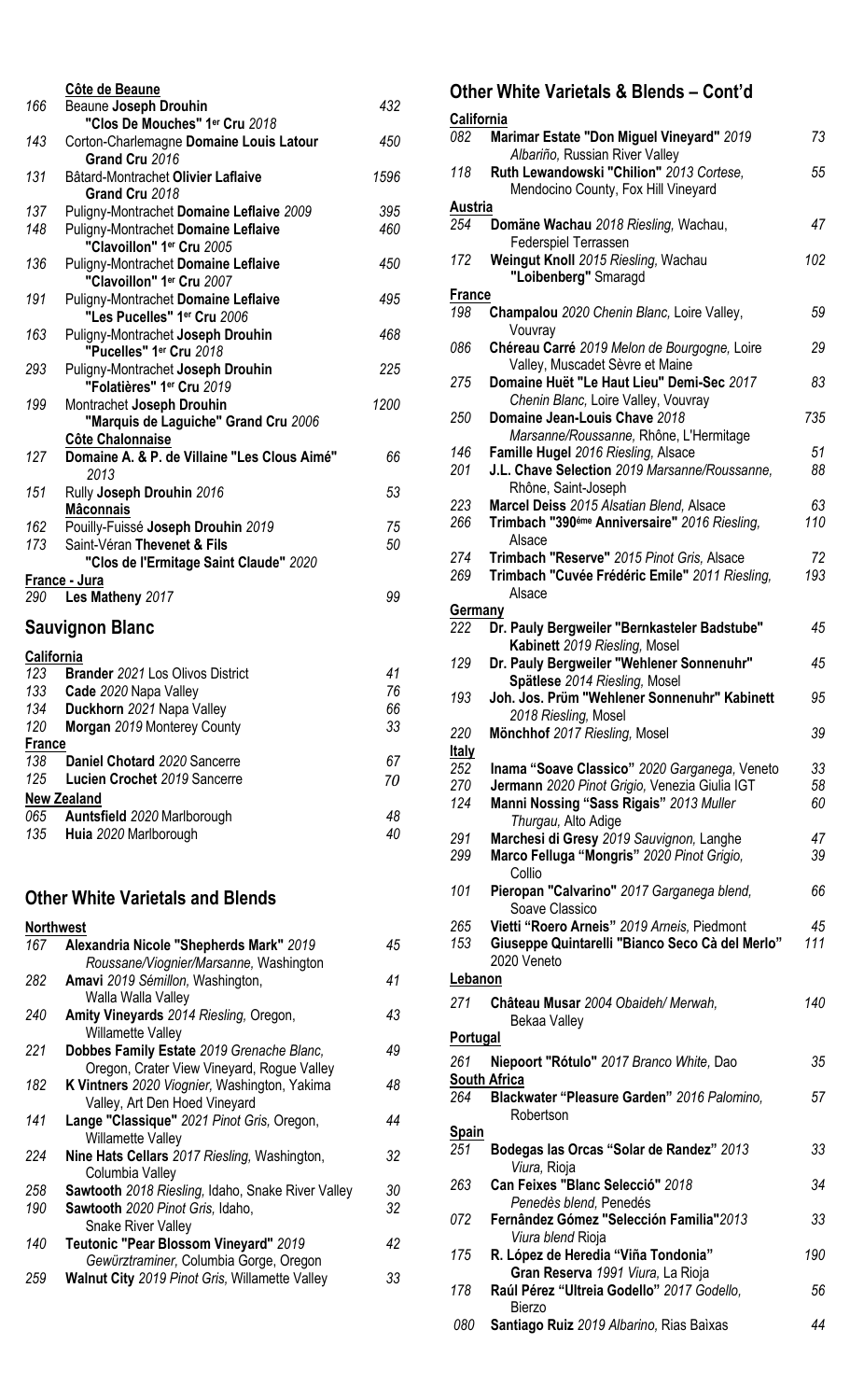### **Rosé**

|               | <b>United States</b>                        |    |
|---------------|---------------------------------------------|----|
| 281           | Cass "Oasis" 2020 Paso Robles               | 43 |
| 288           | Domaine Serene "r" NV Oregon                | 74 |
| 161           | Tranche "Pink Pape Rosé" 2020 Yakima Valley | 50 |
| 197           | A Tribute to Grace 2021 Santa Barbara       | 60 |
| <b>France</b> |                                             |    |
| 105           | <b>Charles Joguet 2021 Chinon</b>           | 57 |
| 195           | Domaine Hippolyte Reverdy 2020 Sancerre     | 73 |

### **Red Wines**

### **Pinot Noir**

|                  | <b>South America</b>                            |     |
|------------------|-------------------------------------------------|-----|
| 641              | Zorzal "Porfiado" 2010 Argentina, Valle de Uco  | 291 |
| <b>Northwest</b> |                                                 |     |
| 331              | Alexana "Revana Vineyard" 2017 Dundee Hills     | 105 |
| 336              | Battle Creek Cellars "Roe Vineyard" 2017        | 107 |
|                  | Ribbon Ridge                                    |     |
| 673              | Beaux Frères 2019 Willamette Valley             | 142 |
| 911              | Cristom "Jessie Vineyard" 2018 Eola-Amity Hills | 140 |
|                  |                                                 | 126 |
| 301              | Devona "Freedom Hill Vineyard" 2016 Oregon      | 111 |
| 970              | Devona "Mount Richmond Vineyard" 2017           |     |
|                  | Oregon                                          |     |
| 680              | Domaine Drouhin "Cuvée Lauréne" 2018            | 140 |
|                  | Dundee Hills                                    |     |
| 620              | Domaine Serene "Yamhill Cuvee" 2017             | 126 |
|                  | <b>Willamette Valley</b>                        |     |
| 332              | Harper Voit "Strandline" 2017 Willamette Valley | 87  |
| 982              | J.K. Carriere "Vespidae" 2012 Willamette Valley | 116 |
| 308              | Ken Wright Cellars 2021 Willamette Valley       | 67  |
| 901              | Ken Wright Cellars "Shea Vineyard" 2019         | 129 |
|                  | <b>Yamhill-Carlton</b>                          |     |
| 340              | Illahe "Bon Sauvage" 2019 Willamette Valley     | 78  |
| 715              | Le Cadeau "Merci" Reserve 2017 Chehalem         | 168 |
|                  | Mountains                                       |     |
| 629              | Lemelson Vineyards "Jerome Reserve" 2017        | 126 |
|                  | <b>Wilamette Valley</b>                         |     |
| 310              | Lemelson Vineyards "Thea's Selection" 2019      | 72  |
|                  | Willamette Valley                               |     |
| 633              | Owen Roe "The Kilmore" 2016 Yamhill-Carlton     | 93  |
| 327              | Patton Valley Vineyard "The Estate" 2018        | 85  |
|                  | <b>Willamette Valley</b>                        |     |
| 996              | Quintet "Lichtenwalter Vineyards" 2016          | 95  |
|                  | <b>Ribbon Ridge</b>                             |     |
| 333              | Roserock 2019 Eola-Amity Hills                  | 68  |
| 300              | Soter "North Valley" 2018 Willamette Valley     | 69  |
| 606              | Soter "North Valley Reserve" 2016               | 132 |
|                  | Eola-Amity Hills                                |     |
| 928              | Toil 2018 Willamette Valley                     | 133 |
| California       |                                                 |     |
| 330              | Au Bon Climat 2020 Santa Barbara County         | 52  |
| 303              | Auteur 2019 Sonoma Coast                        | 113 |
| 603              | Calera "Ryan Vineyard" 2015 Mt. Harlan          | 134 |
| 337              |                                                 | 114 |
|                  | Chappellet "Dutton Ranch" 2018 Russian River    |     |
|                  | Valley                                          |     |
| 624              | Copain "Kiser Vineyard 'En Haut"" 2010          | 150 |
|                  | <b>Anderson Valley</b>                          |     |
| 612              | Flowers 2019 Sonoma Coast                       | 120 |
| 618              | Goldeneye 2019 Anderson Valley                  | 129 |

### **Pinot Noir – Cont'd**

|                | California - Cont'd                                        |      |
|----------------|------------------------------------------------------------|------|
| A11            | Goldeneye "Gowen Creek Vineyard" 2017                      | 186  |
|                | <b>Anderson Valley</b>                                     |      |
| 652            | Hale Mary 2017 Russian River Valley                        | 156  |
| 663            | Kistler 2019 Russian River Valley                          | 147  |
| 968            | Kosta Browne 2019 Sta. Rita Hills                          | 230  |
| 676            | Marimar Estate "Mas Cavalls" 2018 Russian                  | 106  |
|                | <b>River Valley</b>                                        |      |
| 326            | Melville 2019 Sta. Rita Hills                              | 84   |
|                |                                                            | 147  |
| 615            | Merry Edwards 2018 Russian River Valley                    |      |
| 322            | Morgan "Twelve Clones" 2019 Santa Lucia                    | 67   |
|                | Highlands                                                  |      |
| 605            | Pahlmeyer "Jayson" 2016 Sonoma Coast                       | 127  |
| 978            | Raen "Royal St. Robert" 2018 Sonoma Coast                  | 135  |
| 655            | Scribe 2019 Carneros                                       | 99   |
| 802            | Sea Smoke "Southing" 2019 Sta. Rita Hills                  | 195  |
| 943            | The Hilt "Estate" 2016 Sta. Rita Hills                     | 93   |
| 669            | Williams Selyem 2019 Russian River Valley                  | 237  |
|                | <b>France - Burgundy</b>                                   |      |
|                | <b>Bourgogne AOP</b>                                       |      |
| 074            | Frédéric Magnien 2018                                      | 60   |
| 311            | Gérard Raphet "Les Grands Champs" 2019                     | 68   |
|                | Côte d'Or                                                  |      |
| M10            | Corton Grancey Louis Latour 2018                           | 360  |
|                | Côte de Nuits                                              |      |
| 455            | Joseph Drouhin 2018                                        | 68   |
| 653            | Marsannay Louis Latour 2018                                | 65   |
| 868            | Chambolle-Musigny Domaine Comte Georges de                 | 1800 |
|                | Vogüé "Musigny" Grand Cru 2008                             |      |
| 853            | Chambolle-Musigny Domaine Comte Georges de                 | 2200 |
|                | Vogüé "Musigny" Grand Cru 2009                             |      |
| A16            | Chambolle-Musigny Domaine Comte Georges de                 | 2300 |
|                | Vogüé "Musigny" Grand Cru 2010                             |      |
| 632            | Chambolle-Musigny Domaine Comte Georges de                 | 1869 |
|                | Vogüé "Musigny" Grand Cru 2011                             |      |
| 994            | Vosne-Romanée Joseph Drouhin 2018                          | 225  |
| 664            | Nuits-Saint-Georges Bouchard Père et Fils 2018             | 165  |
| 634            | Nuits-Saint-Georges Domaine Faiveley                       | 249  |
|                | "Aux Chaignots" 1er Cru 2018                               |      |
| 744            | Nuits-Saint-Georges Joseph Drouhin 2018                    | 174  |
|                | Côte de Beaune                                             |      |
| 990            | Le Corton Bouchard Père et Fils 2019                       | 378  |
| 772            | Savigny-Les-Beaune Camus Bruchon et Fils                   | 111  |
|                | "Les Pimentiers" 2018                                      |      |
| 920            | Pommard Olivier Leflaive 2018                              | 213  |
| 812            | Pommard Olivier Leflaive "Pezerolles" 1er Cru 2018         | 278  |
| 971            | Volnay Bouchard Père et Fils                               | 258  |
|                | "Les Caillerets" 1er Cru 2019                              |      |
| 312            | Santenay Joseph Drouhin 2019                               | 63   |
|                | <b>Côte Chalonnaise</b>                                    |      |
| 609            | Mercurey Gouffier "Clos L'Évêque" 1 <sup>er</sup> Cru 2018 | 105  |
| <b>Germany</b> |                                                            |      |
| 388            | August Kesseler "N" 2014 Pfalz                             | 56   |
|                |                                                            |      |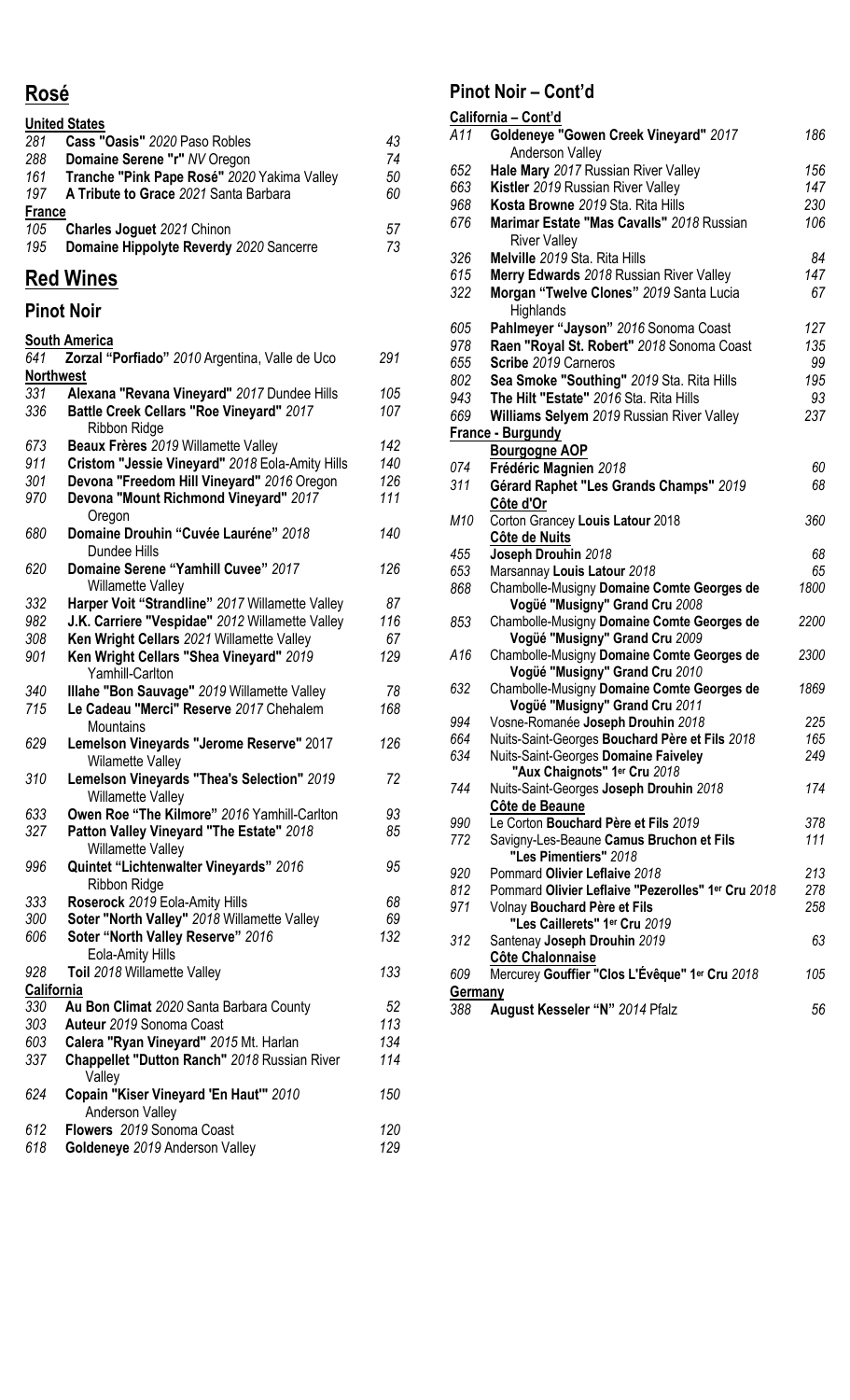### **Merlot**

|                   | <b>Washington</b>                                        |     |
|-------------------|----------------------------------------------------------|-----|
| 360               | Abeja 2015 Columbia Valley                               | 110 |
| 613               | Devona "Bacchus Vineyard" 2018 Columbia<br>Valley        | 113 |
| 997               | Dunham Cellars "Lewis Vineyard" 2007<br>Columbia Valley  | 160 |
| 361               | L'Ecole No. 41 2018 Columbia Valley                      | 58  |
| 906               | Leonetti Cellar 2013 Walla Walla Valley                  | 215 |
| 751               | Leonetti Cellar 2015 Walla Walla Valley                  | 215 |
| 722               | Leonetti Cellar 2017 Walla Walla Valley                  | 220 |
| 825               | Leonetti Cellar 2018 Walla Walla Valley                  | 215 |
| 643               | Long Shadows Vintners "Pedestal" 2018<br>Columbia Valley | 133 |
| 961               | Pepper Bridge 2018 Walla Walla Valley                    | 112 |
| 349               | Seven Hills 2019 Walla Walla Valley                      | 42  |
| 058               | Substance "Northridge Vineyard" 2014<br>Columbia Valley  | 56  |
| 356               | Tamarack Cellars 2016 Columbia Valley                    | 52  |
| <b>California</b> |                                                          |     |
| 342               | Benziger 2018 Sonoma County                              | 33  |
| 353               | Charles Krug 2018 Napa Valley                            | 47  |
| 350               | Clos du Bois "Sonoma Reserve" 2017<br>Alexander Valley   | 46  |
| 363               | Duckhorn 2019 Napa Valley                                | 120 |
| 931               | Duckhorn "Three Palms Vineyard" 2019<br>Napa Valley      | 222 |
| 366               | Grgich Hills "Estate" 2018 Napa Valley                   | 89  |
| 656               | Mayacamas 2015 Napa Valley, Mt. Veeder                   | 132 |
| 362               | Paradigm 2018 Napa Valley, Oakville                      | 126 |
| 992               | Plumpjack 2018 Napa Valley                               | 138 |
| 908               | Pride Mountain Vineyards 2018<br>Napa/Sonoma Counties    | 151 |
| 752               | Robert Foley Vineyards 2010 Napa Valley                  | 126 |
| 341               | <b>Starmont</b> 2014 Carneros                            | 54  |
| 470               | Trefethen 2018 Napa Valley, Oak Knoll District           | 96  |
| <u>Italy</u>      |                                                          |     |
| 922               | Avignonesi "Desiderio" 2015 Toscana IGT                  | 108 |
| 716               | Fattoria Petrolo "Galatrona" 2004 Toscana IGT            | 255 |
|                   | Zinfandel                                                |     |

#### **California**

| 392 | A. Rafanelli 2019 Dry Creek Valley          | 129 |
|-----|---------------------------------------------|-----|
| 383 | Frank Family Vineyards 2019 Napa Valley     | 95  |
| 394 | Green & Red Vineyard "Chiles Mill Vineyard" | 70  |
|     | 2016 Napa Valley                            |     |
| 384 | Nalle 2019 Dry Creek Valley                 | 85  |
| 056 | <b>Quivira</b> 2017 Dry Creek Valley        | 48  |
| 390 | Seghesio 2020 Sonoma County                 | 56  |
| 396 | Turley "Pesenti" 2020 Paso Robles           | 105 |
| 416 | Turley "Juveniles" 2020                     | 50  |
|     |                                             |     |

### **Syrah**

|     | <b>Northwest</b>                                   |     |
|-----|----------------------------------------------------|-----|
| 604 | Abeja 2019 Walla Walla Valley                      | 117 |
| 925 | Betz "La Côte Rousse" 2010 Red Mountain            | 145 |
| A01 | Cayuse "Armada Vineyard" 2013 Walla Walla Valley   | 260 |
| 988 | Cayuse "Armada Vineyard" 2016 Walla Walla Valley   | 297 |
| 999 | Cayuse "Cailloux Vineyard" 2013 Walla Walla Valley | 245 |
| A09 | Cayuse "Cailloux Vineyard" 2014 Walla Walla Valley | 237 |
| 910 | Cayuse "Cailloux Vineyard" 2018 Walla Walla Valley | 253 |
| 998 | Cayuse "Cailloux Vineyard" 2019 Walla Walla Valley | 258 |
|     |                                                    |     |

### **Syrah – Cont'd**

|     | Northwest - Cont'd                                                                  |     |
|-----|-------------------------------------------------------------------------------------|-----|
| 975 | Cayuse "En Cerise Vineyard" 2010<br>Walla Walla Valley                              | 227 |
| 740 | Cayuse "En Cerise Vineyard" 2011<br>Walla Walla Valley                              | 232 |
| 991 | Cayuse "En Cerise Vineyard" 2012<br>Walla Walla Valley                              | 234 |
| A07 | Cayuse "En Cerise Vineyard" 2014<br>Walla Walla Valley                              | 237 |
| 690 | Cayuse "En Cerise Vineyard" 2017<br>Walla Walla Valley                              | 254 |
| 732 | Cayuse "En Chamberlin Vineyard" 2013<br>Walla Walla Valley                          | 242 |
| A06 | Cayuse "En Chamberlin Vineyard" 2014<br>Walla Walla Valley                          | 237 |
| A12 | Cayuse "En Chamberlin Vineyard" 2016<br>Walla Walla Valley                          | 249 |
| 706 | Cayuse "En Chamberlin Vineyard" 2017<br>Walla Walla Valley                          | 255 |
| 941 | Dunham Cellars 2019 Columbia Valley                                                 | 84  |
| 710 | <b>Gramercy Cellars "Lagniappe" 2017</b><br>Columbia Valley                         | 145 |
| 410 | Hedges "Les Gosses Vineyard" 2016 Red Mountain                                      | 65  |
| A13 | Horsepower "The Tribe Vineyard" 2015<br>Walla Walla Valley                          | 350 |
| 995 | Horsepower "Sur Echalas Vineyard" 2014<br>Walla Walla Valley                        | 345 |
| 774 | K Vintners "Cattle King" 2017 Snipes Mountain                                       | 150 |
| 037 | K Vintners "Milbrandt" 2017 Wahluke Slope                                           | 68  |
| 777 | K Vintners "The Hidden" 2016 Wahluke Slope                                          | 149 |
| 413 | L'ecole No. 41 "Seven Hills Vineyard" 2018<br>Walla Walla Valley                    | 84  |
| A02 | Long Shadows "Sequel" 2018 Columbia Valley                                          | 148 |
| 967 | Va Piano 2017 Walla Walla Valley                                                    | 87  |
|     | California                                                                          |     |
| 942 | Constant "Constancii" 2002 Sonoma County,<br>Diamond Mt. Vineyard                   | 236 |
| 936 | <b>Constant "The Queen of Diamonds" 2004 Sonoma</b><br>County, Diamond Mt. Vineyard | 236 |
| 681 | Constant "The Queen of Diamonds" 2006 Sonoma<br>County, Diamond Mt. Vineyard        | 237 |
| 764 | Copain "Brosseau" 2009 Chalone                                                      | 114 |
| 411 | Donkey and Goat "Fenaughty Vineyard" 2014<br>El Dorado                              | 80  |
| 937 | DuMOL "Wild Mountainside" 2017<br><b>Russian River Valley</b>                       | 135 |
| 952 | Failla "Phoenix Ranch" 2002 Napa Valley                                             | 119 |
| 948 | Hunt Cellars "Hilltop Serenade" Reserve 2002<br>Paso Robles                         | 267 |
| 414 | La Clarine Farm "Sumu Kaw" 2014 Sierra Foothills                                    | 51  |
| 408 | Qupé 2018 Central Coast                                                             | 46  |
| 958 | Ramey 2017 Sonoma Coast                                                             | 105 |
| 951 | Shafer "Relentless" 2018 Napa Valley                                                | 192 |
|     | France - Northern Rhône                                                             |     |
| 628 | Domaine Jean-Louis Chave 2014 L'Hermitage                                           | 620 |
| 965 | Domaine Jean-Louis Chave 2015 L'Hermitage                                           | 700 |
| 659 | Domaine Jean-Louis Chave 2016 Saint-Joseph                                          | 212 |
| 647 | Domaine Jean-Louis Chave 2017 Saint-Joseph                                          | 202 |
| 418 | E. Guigal 2019 Crozes-Hermitage                                                     | 67  |
| 935 | Guillaume Gilles 2017 Cornas                                                        | 173 |
| 675 | Xavier Gérard 2018 Côte-Rôtie                                                       | 165 |
|     |                                                                                     |     |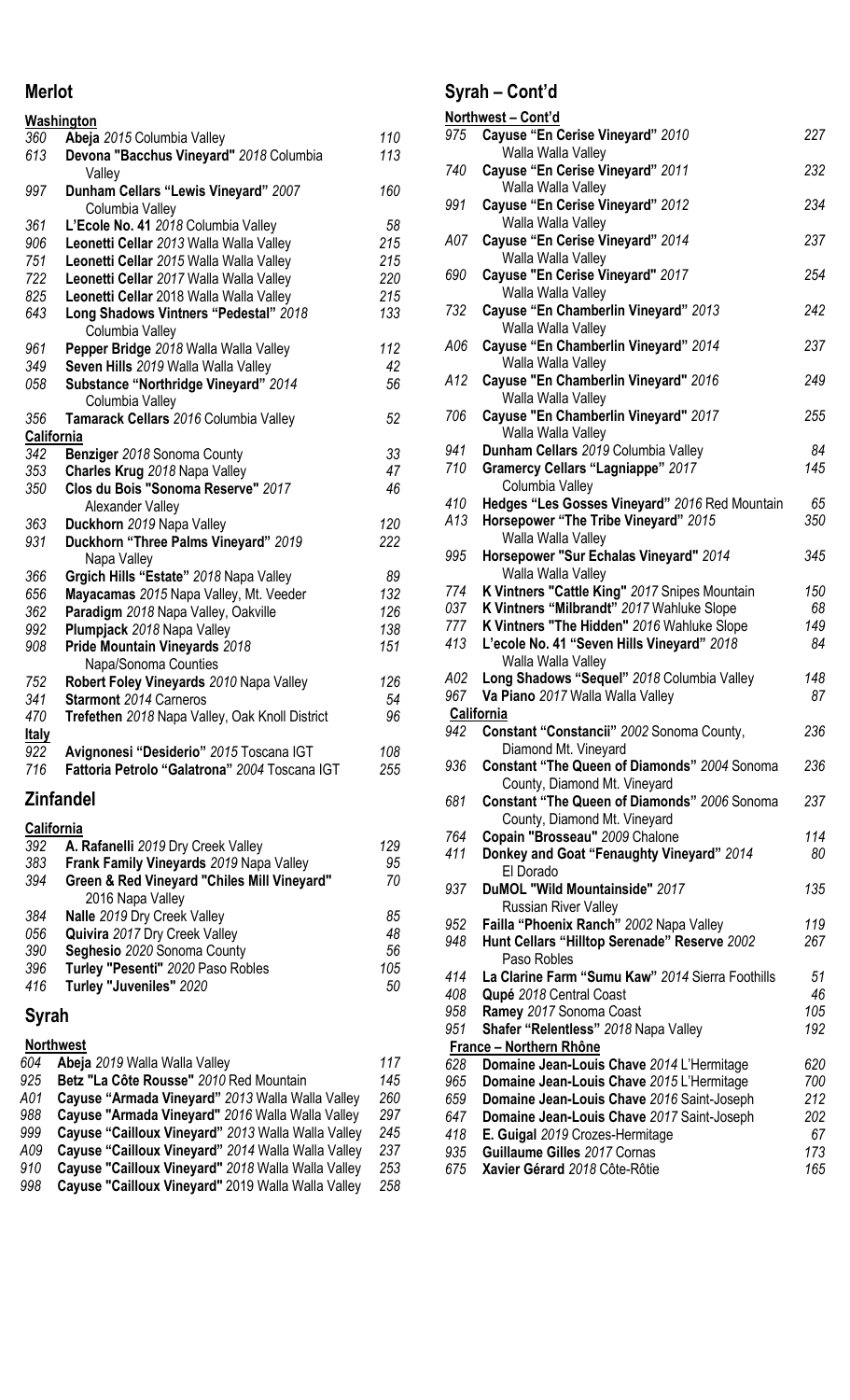#### **Shiraz**

| <b>Australia</b> |                                                                 |      |
|------------------|-----------------------------------------------------------------|------|
| 423              | Ben Glaetzer "Wallace" 2017 Barossa Valley                      | 53   |
| 513              | Mollydooker "The Boxer" 2019 South Australia                    | 67   |
| 945              | Mollydooker "Velvet Glove" 2014 McLaren Vale                    | 495  |
| 914              | Penfolds "Grange" 2002 Southern Australia                       | 770  |
| 855              | Penfolds "Grange" 2015 Southern Australia                       | 1695 |
| 862              | Penfolds "RWT" 2015 Barossa Valley                              | 303  |
| 648              | Penfolds "St. Henri" 2015 South Australia                       | 200  |
|                  | <b>Petite Sirah</b>                                             |      |
|                  |                                                                 |      |
|                  | <b>Washington</b>                                               |      |
| 422              | Thurston Wolfe "Zephyr Ridge" 2018<br>Horse Heaven Hills        | 42   |
| California       |                                                                 |      |
| 436              | Tobin James "Midnight Magic" 2018<br>Paso Robles                | 48   |
| 960              | Turley 2008 Napa Valley, Hayne Vineyard                         | 180  |
|                  | Sangiovese                                                      |      |
|                  | <b>Washington</b>                                               |      |
| 719              | Leonetti Cellar 2015 Walla Walla Valley                         | 195  |
| 979              | Leonetti Cellar 2016 Walla Walla Valley                         | 201  |
| 400              | Nine Hats Cellars 2017 Columbia Valley                          | 54   |
|                  | <u> Italy - Tuscany</u>                                         |      |
| 376              | Avignonesi 2016 Vino Nobile di Montepulciano                    | 66   |
| 370              | Badia a Coltibuono 2018 Chianti Classico                        | 48   |
|                  |                                                                 | 135  |
| 927<br>713       | Capanna 2016 Brunello di Montalcino                             | 735  |
|                  | Casanova di Neri "Cerretalto" 2012                              |      |
|                  | Brunello di Montalcino                                          |      |
| 900              | Casanova di Neri "Cerretalto" 2013                              | 735  |
|                  | Brunello di Montalcino                                          |      |
| 684              | Casanova di Neri "Tenuta Nuova" 2016                            | 282  |
|                  | Brunello di Montalcino                                          |      |
| A17              | Fanti 2017 Brunello di Montalcino                               | 103  |
| 415              | Fèlsina "Rancia" 2017 Chianti Classico Riserva                  | 133  |
| 373              | Marchese Antinori 2019 Chianti Classico Riserva                 | 114  |
| 717              | Montevertine "Le Pergole Torte" 2016<br>Toscana IGT             | 330  |
| 379              | Poliziano 2018 Vino Nobile di Montepulciano                     | 60   |
| 377              | Selvapiana "Bucerchiale" Riserva 2018 Chianti<br>Rùfina         | 67   |
|                  | <b>Nebbiolo</b>                                                 |      |
|                  |                                                                 |      |
|                  | <b>Italy - Piedmont</b>                                         |      |
| 944              | Ceretto 2017 Barolo                                             | 147  |
| 969              | G.D. Vajra "Bricco Delle Viole" 2017 Barolo                     | 174  |
| 671              | Giovanni Rosso "Ester Canale Rosso" 2016                        | 420  |
|                  | Langhe                                                          |      |
| 686              | Giovanni Rosso "Vigna Rionda Ester Canale<br>Rosso" 2015 Barolo | 900  |
| 630              | Marchesi di Gresy "Martinenga" 2018 Barbaresco                  | 125  |
|                  |                                                                 |      |

 **Mascarello "Monprivato"** *2011* Barolo *314* **Mascarello "Monprivato"** *2012* Barolo *316* **Pio Cesare** *2016* Barbaresco *192* **Produttori del Barbaresco** *2017* Barbaresco *114* **Produttori del Barbaresco "Montestefano" Riserva** *2016* Barbaresco **Produttori del Barbaresco "Muncagota" Riserva**  Barbaresco **Produttori del Barbaresco "Ovello" Riserva** *2016* Barbaresco 

## **Nebbiolo – Cont'd**

|                           | <u>Italy – Piedmont – Cont'd</u>                |        |
|---------------------------|-------------------------------------------------|--------|
| 742                       | Produttori del Barbaresco "Rabajá" Riserva      | 156    |
|                           | 2016 Barbaresco                                 |        |
| 685                       | Ratti "Marcenasco" 2017 Barolo                  | 147    |
| 027                       | Vietti "Perbacco" 2018 Langhe                   | 56     |
| 477                       | Vietti "Castiglione" 2018 Barolo                | 128    |
| A22                       | Vietti "Brunate" 2009 Barolo                    | 365    |
| 767                       | Vietti "Brunate" 2011 Barolo                    | 370    |
| 950                       | Vietti "Brunate" 2012 Barolo                    | 375    |
| 712                       | Vietti "Lazzarito" 2008 Barolo                  | 360    |
| 631                       | Vietti "Lazzarito" 2013 Barolo                  | 370    |
| 863                       | Vietti "Ravera" 2013 Barolo                     | 375    |
| A21                       | Vietti "Rocche di Castiglione" 2009 Barolo      | 365    |
| 660                       | Vietti "Rocche di Castiglione" 2012 Barolo      | 375    |
| 769                       | Vietti "Villero" Riserva 2009 Barolo            | 600    |
| <b>Malbec</b>             |                                                 |        |
| <b>Northwest</b>          |                                                 |        |
| 520                       | Huston Vineyards 2019 Idaho, Snake River Valley | 67     |
| Argentina                 |                                                 |        |
| 529                       | Bodega Noemía "J Alberto" 2019 Patagonia        | 96     |
| 528                       | Graffito 2019 Mendoza                           | 38     |
| 526                       | Mendel 2019 Mendoza                             | 53     |
| 079                       | Vaglio "Temple" 2019 Mendoza                    | 48     |
| 525                       | Zorzal "Terroir Único" 2019 Mendoza             | 38     |
| <b>France</b>             |                                                 |        |
| 522                       | Clos La Coutale 2019 Cahors                     | 37     |
|                           |                                                 |        |
| <b>Cabernet Sauvignon</b> |                                                 |        |
| <b>Northwest</b>          |                                                 |        |
| 566                       | Abeja 2018 Columbia Valley                      | 132    |
|                           |                                                 | $\sim$ |

| uuu | <b>ANGIA</b> ZUTO CORTINIA VAIIEV            | 1 J L |
|-----|----------------------------------------------|-------|
| 572 | Amavi 2018 Walla Walla Valley                | 67    |
| 832 | Corliss 2016 Columbia Valley                 | 207   |
| 954 | Devona "Bacchus Vineyard" 2015 Columbia      | 157   |
|     | Valley                                       |       |
| 828 | Doubleback 2019 Walla Walla Valley           | 324   |
| 575 | Double Canyon 2017 Horse Heaven Hills        | 43    |
| 993 | Dunham Cellars "XXIV" 2018 Columbia Valley   | 107   |
| 645 | Force Majeure 2017 Red Mountain              | 279   |
| 571 | L'Ecole No. 41 2018 Columbia Valley          | 67    |
| 831 | Leonetti Cellar 2017 Walla Walla Valley      | 267   |
| 723 | Leonetti Cellar 2018 Walla Walla Valley      | 270   |
| 701 | Long Shadows Vintners "Feather" 2018         | 156   |
|     | Columbia Valley                              |       |
| 711 | Owen Roe "Du Brul Vineyard" 2017             | 159   |
|     | Yakima Valley                                |       |
| 563 | Pepper Bridge 2018 Walla Walla Valley        | 130   |
| 708 | Quilceda Creek 2013 Columbia Valley          | 460   |
| 986 | Quilceda Creek 2014 Columbia Valley          | 470   |
| 745 | Quilceda Creek 2015 Columbia Valley          | 475   |
| 611 | Quilceda Creek 2016 Columbia Valley          | 425   |
| 662 | Quilceda Creek 2017 Columbia Valley          | 450   |
| 540 | Soos Creek 2018 Ciel du Cheval Vineyard, Red | 105   |
|     | Mountain                                     |       |
| 025 | Telaya 2017 Red Mountain                     | 52    |
| 541 | Telaya "Boushey Vineyard" 2019 Yakima Valley | 62    |
| 570 | Three Rivers 2019 Columbia Valley            | 44    |
| 573 | Va Piano Vineyards 2017 Walla Walla Valley   | 89    |
| 550 | Woodward Canyon "Artist Series #27" 2018     | 120   |
|     | Columbia Valley                              |       |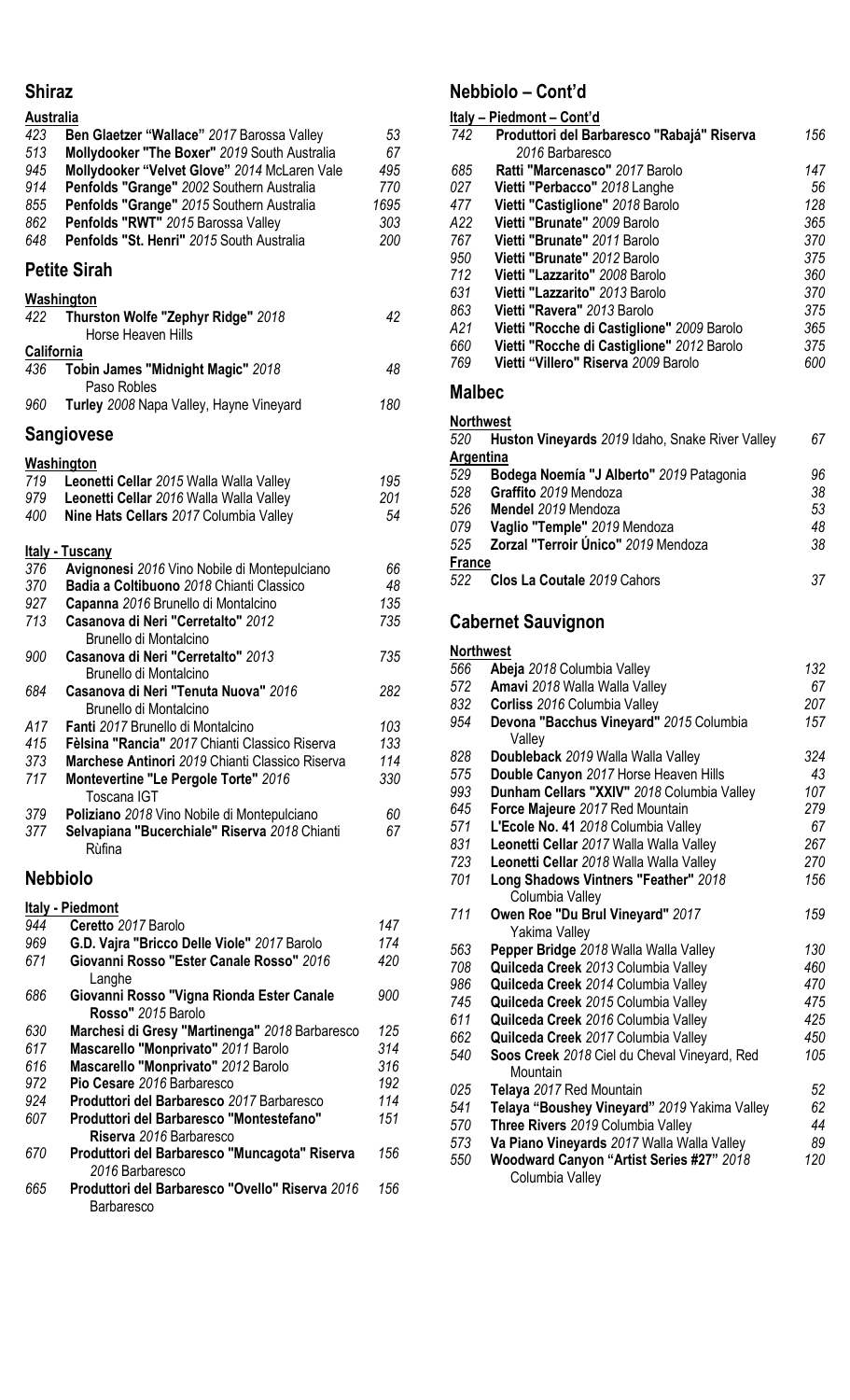#### **Cabernet Sauvignon – Cont'd**

| California       |                                                   |      |
|------------------|---------------------------------------------------|------|
| 720              | Araujo "Eisele Vineyard" 2006 Napa Valley         | 615  |
| 551              | Austin Hope 2020 Paso Robles                      | 145  |
| 964              | Cade "Estate" 2018 Howell Mountain                | 248  |
| 581              | Charles Krug 2018 Napa Valley                     | 65   |
| 919              | Cliff Lede 2018 Stags Leap District               | 164  |
| 905              | Corison 2016 Napa Valley                          | 219  |
| 989              | Daou "Soul of a Lion" 2018 Paso Robles            | 324  |
| 639              | Dunn Vineyards 2015 Howell Mountain               | 330  |
| 985              | Dunn Vineyards 2016 Howell Mountain               | 330  |
| 770              | Dunn Vineyards 2017 Howell Mountain               | 375  |
| 771              | Eisele Vineyard "Altagracia" 2016 Napa Valley     | 345  |
| 580              | Frank Family Vineyards 2018 Napa Valley           | 126  |
| 705              | Grassi 2017 Napa Valley                           | 168  |
| 649              | Heitz Cellar "Martha's Vineyard" 2014             | 570  |
|                  | Napa Valley                                       |      |
| 749              | Honig 2018 Napa Valley                            | 102  |
| 755              | Hundred Acre "Ark Vineyard" 2015 Napa Valley      | 900  |
| 938              | Hundred Acre "Kayli Morgan Vineyard" 2015         | 900  |
|                  | Napa Valley                                       |      |
| 702              | Hundred Acre "Wraith Vineyard" 2014               | 1200 |
|                  | Napa Valley                                       |      |
| 903              | Inglenook "Rubicon" 2017 Rutherford               | 420  |
| 554              | Jordan 2017 Alexander Valley                      | 129  |
| 724              | Joseph Phelps 2019 Napa Valley                    | 184  |
| 565              | Martin Ray 2018 Diamond Mountain District         | 129  |
| 759              | Matthiasson 2018 Napa Valley                      | 135  |
| 661              | Mayacamas Vineyards 2007 Mt. Veeder               | 550  |
| 734              | Mayacamas Vineyards 2011 Mt. Veeder               | 315  |
| 567              | Mount Veeder 2018 Napa Valley                     | 115  |
| 547              | Napa Cellars 2019 Napa Valley                     | 65   |
| 582              | Paradigm 2018 Oakville                            | 208  |
| 758              | Pride Mountain Vineyards 2019 Napa & Sonoma       | 190  |
|                  | Counties                                          |      |
| 583              | Priest Ranch 2018 Napa Valley                     | 65   |
| 741              | Ramey "Annum" 2015 Napa Valley                    | 210  |
| A26              | Ramey 2016 Napa Valley                            | 116  |
| 962              | Salvestrin "Dr. Crane Vineyard" 2018 St. Helena   | 195  |
| 918              | Shafer "Hillside Select" 1989 Stags Leap District | 795  |
| 753              | Shafer "Hillside Select" 2005 Stags Leap District | 525  |
| 714              | Shafer "Hillside Select" 2009 Stags Leap District | 550  |
| 923              | Shafer "Hillside Select" 2011 Stags Leap District | 580  |
| 854              | Shafer "Hillside Select" 2013 Stags Leap District | 600  |
| 727              | Shafer "Hillside Select" 2014 Stags Leap District | 610  |
| 623              | Shafer "Hillside Select" 2015 Stags Leap District | 655  |
| 638              | Shafer "One Point Five" 2018 Stags Leap District  | 206  |
| 672              | Silver Oak 2017 Alexander Valley                  | 187  |
| 756              | Silver Oak 2017 Napa Valley                       | 295  |
| 678              | Spottswoode "Lyndenhurst" 2018 St. Helena         | 179  |
| 679              | Spottswoode 2015 St. Helena                       | 495  |
| 703              | Spottswoode 2016 St. Helena                       | 505  |
| 760              | Spottswoode 2018 St. Helena                       | 500  |
| 907              | <b>Staglin Family Vineyard "Booth Bella Oaks"</b> | 435  |
|                  | 2015 Rutherford                                   |      |
| 585              | Stags' Leap Winery 2019 Napa Valley               | 132  |
| 559              | <b>Star Lane Vineyard 2016</b>                    | 114  |
|                  | Happy Canyon of Santa Barbara                     |      |
| 564              | Trefethen 2018 Oak Knoll District                 | 150  |
| 555              | Truchard Vineyards 2019 Carneros                  | 80   |
|                  |                                                   |      |
|                  |                                                   |      |
| <u>Italy</u>     |                                                   |      |
| 667              | Col D'Orcia "Olmaia" 2014 Tuscany                 | 153  |
| <b>Australia</b> |                                                   |      |
| 584              | Penfolds "Bin 407" 2018 South Australia           | 169  |

#### **Proprietary Blends Northwest Andrew Will "Ciel du Cheval Vineyard"** *2016* Red Mountain **B. Leighton "Gratitude"** *2019* Olsen Brothers Vineyard, Yakima Valley **Long Shadows Vintners "Chester Kidder"** *2017* Columbia Valley **Dunham Cellars "Trutina"** *2019* Columbia Valley *78*  **Figgins** *2016* Walla Walla Valley *225* **Figgins "Figlia"** *2018* Walla Walla Valley *150* **Force Majeure "Epinette"** *2017* Red Mountain *219* **Leonetti Cellar "Reserve"** *2015* Walla Walla Valley *415* **Sleight of Hand Cellars "Spellbinder"** *2019* Columbia Valley **Telaya "Turas"** *2019* Idaho, Snake River Valley *64* **Tranche "Pape"** *2018* Columbia Valley *79* **California Arietta "Quartet"** *2018* Napa Valley *150* **Bond "Pluribus"** *2015 Napa Valley 1620* **Chappellet "Mountain Cuvée"** *2020* Napa County *94* **Continuum** *2013* Napa Valley *490 M08* **Dominus** *2008* Napa Valley *795 M09* **Dominus** 2*009* Napa Valley *795* **Dominus** *2018* Napa Valley *705* **Harlan Estate** *2015* Napa Valley *2400* **Hunt Cellars "Rhapsody"** *2000* Paso Robles *495*  **Joseph Phelps "Insignia"** *2006* Napa Valley *475*  **Joseph Phelps "Insignia"** *2011* Napa Valley *510*  **Joseph Phelps "Insignia"** *2013* Napa Valley *530*  **Joseph Phelps "Insignia"** *2014* Napa Valley *540* **Joseph Phelps "Insignia"** *2015* Napa Valley *570* **Joseph Phelps "Insignia"** *2016* Napa Valley *640* **Justin "Isosceles"** *2018* Paso Robles *176* **L'Aventure "Estate Cuvée"** *2017* Paso Robles *258* **Murrieta's Well "The Spur"** *2017* Livermore Valley *49 A20* **Overture by Opus One** *NV* Napa Valley *305* **Opus One** *2016* Napa Valley, Oakville *750* **Opus One** *2017* Napa Valley, Oakville *755* **Ridge Monte Bello "Monte Bello Vineyard"** *2015*  Santa Cruz Mountains **Ridge " Three Valleys"** *2019* Sonoma County *63* **Tablas Creek "Esprit de Tablas"** *2018*  Paso Robles **Bordeaux – Left Bank Château Beychevelle** *2014* Saint-Julien *387* **Château Cantenac Brown** *2014* Margaux *219* **Château Dutruch Grand Poujeaux** *2015*  Moulis-en-Médoc **Château Haut-Brion** *2006* Pessac-Léognan *1825* **Château Haut-Brion** *2008* Pessac-Léognan *1975* **Château Haut-Brion** *2014* Pessac-Léognan *1625* **Château Lafite Rothschild** *1998* Pauillac *1800* **Château Lafite Rothschild** *2001* Pauillac *1800* **Château Larruau** *2015* Margaux *120* **Château Latour** *2001* Pauillac *2600* **Château Lynch Bages** *2018* Pauillac *510* **Château Margaux** *2011* Margaux *1824* **Château Moulin de Tricot** *2018* Médoc *80 M01* **Château Palmer** *1999* Margaux *960 M02* **Château Palmer** *2007* Margaux *825*  **Château Talbot** *2015* Saint-Julien *285* **Jaugaret** *2014* Vin de France *231* **Jaugaret** *2015* Vin de France *246* **Le Petit Mouton de Mouton Rothschild** *2012*  **Pauillac**

**L'Esprit de Chevalier** *2016* Pessac-Léognan *114*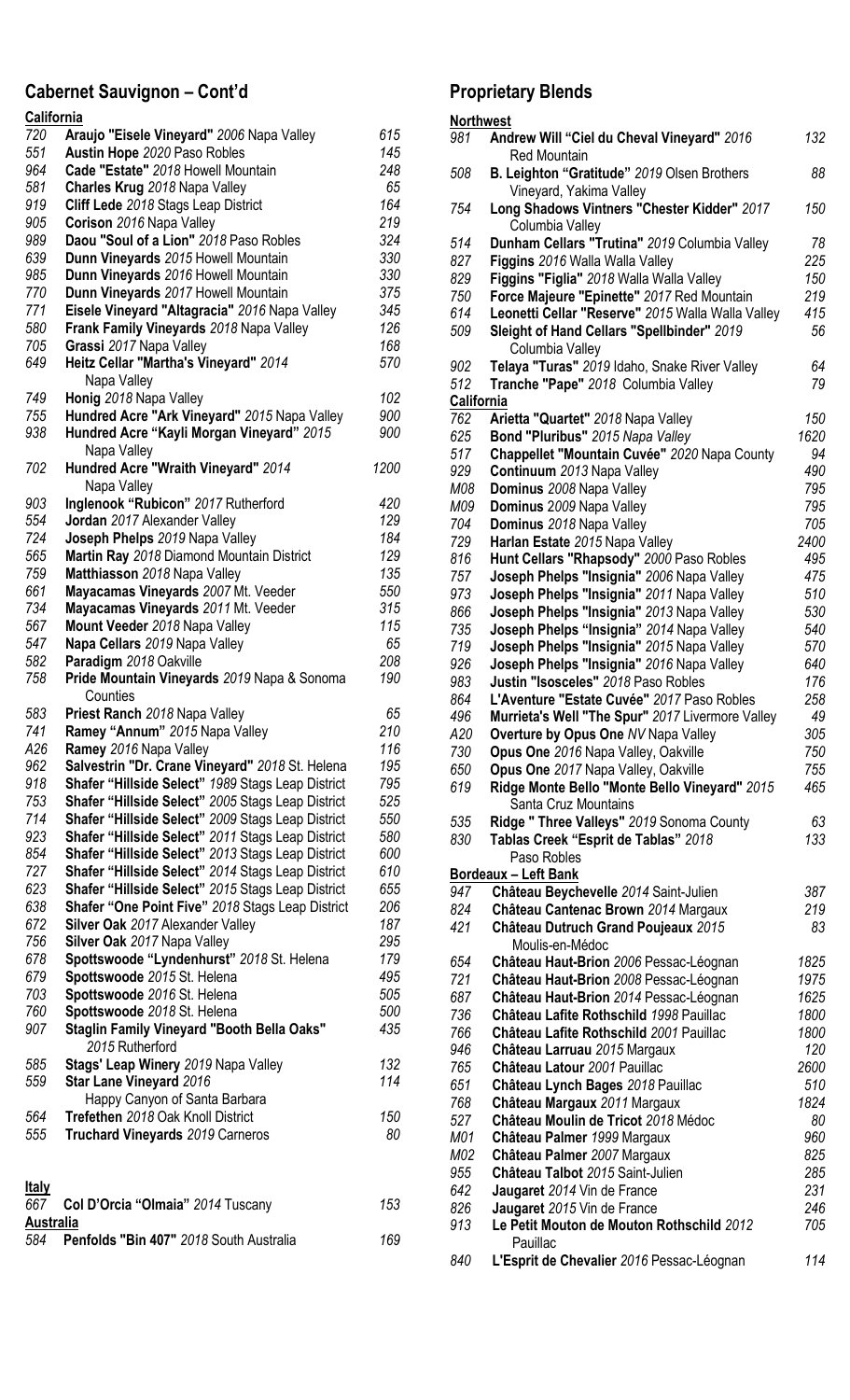### **Proprietary Blends – Cont'd**

|                  | <b>Bordeaux - Right Bank</b><br>Château Gazin 2016 Pomerol |     |
|------------------|------------------------------------------------------------|-----|
| 930              |                                                            | 305 |
| 469              | Château Gazin l'Hospitalet de Gazin 2017<br>Pomerol        | 147 |
| 460              | Château Haut-Segottes 2018                                 | 79  |
|                  | Saint-Emilion Grand Cru                                    |     |
| 510              | Château Le Puy "Emilien" 2017 Côtes de<br><b>Bordeaux</b>  | 120 |
| 500              | Clos Saint-Andrè 2015 Pomerol                              | 198 |
| <b>Italy</b>     |                                                            |     |
| 984              | Antinori "Tignanello" 2017 Toscana                         | 301 |
| 488              | Casanova di Neri 2018 Toscana                              | 46  |
| 601              | Giuseppe Quintarelli 2011 Amarone della                    | 795 |
|                  | Valpolicella Classico DOCG                                 |     |
| A05              | Giuseppe Quintarelli "Alzero" 2009 Veneto                  | 999 |
| 739              | Giuseppe Quintarelli "Cà del Merlo" 2009 Veneto            | 204 |
| 860              | Giuseppe Quintarelli "Cà del Merlo" 2010 Veneto            | 204 |
| 401              | Giuseppe Quintarelli "Primofiore" 2016 Veneto              | 159 |
| 700              | Nicolis 2015 Amarone della Valpolicella Classico           | 132 |
| 627              | Ornellaia 2017 Bolgheri                                    | 569 |
| 557              | Selvapiana "Fornace" 2016 Toscana                          | 76  |
| 912              | Tenuta San Guido "Sassicaia" 2014 Bolgheri<br>Sassicaia    | 480 |
| 933              | Tenuta San Guido "Sassicaia" 2015 Bolgheri<br>Sassicaia    | 500 |
| 980              | Tenuta San Guido "Sassicaia" 2016 Bolgheri<br>Sassicaia    | 520 |
| 820              | Tenuta Sette Ponti "Oreno" 2015 Toscana                    | 245 |
| <u>Spain</u>     |                                                            |     |
| 748              | Vega-Sicilia "Unico" Gran Reserva 1999 Ribera<br>del Duero | 900 |
| <b>Argentina</b> |                                                            |     |
| 626              | Michelini Bros "Super Uco" 2012 Valle de Uco               | 180 |
| 492              | Tikal "Patriota" 2018 Mendoza                              | 49  |

#### **Other Red Varietals & Blends**

#### **Northwest**

| 746 | Cayuse "God Only Knows" 2010 Grenache, Walla<br><b>Walla Valley</b>                | 268 |
|-----|------------------------------------------------------------------------------------|-----|
| 747 | Cayuse "God Only Knows" 2011 Grenache, Walla<br><b>Walla Valley</b>                | 276 |
| A23 | Cayuse "God Only Knows" 2012 Grenache, Walla<br>Walla Valley                       | 280 |
| 709 | Cayuse "God Only Knows" 2013 Grenache, Walla<br><b>Walla Valley</b>                | 284 |
| A08 | Cayuse "God Only Knows" 2014 Grenache, Walla<br><b>Walla Valley</b>                | 285 |
| 977 | Cayuse "God Only Knows" 2015 Grenache, Walla<br><b>Walla Valley</b>                | 285 |
| 728 | Cayuse "Impulsivo" 2018 Tempranillo, Walla Walla<br>Valley, En Chamberlin Vineyard | 295 |
| 420 | Memaloose "Mistral Ranch" 2015 Syrah/Grenache<br>Oregon/Washington, Columbia Gorge | 56  |
| A14 | No Girls 2011 Grenache, Walla Walla Valley,<br>La Paciencia Vineyard,              | 220 |
| A24 | No Girls 2012 Grenache, Walla Walla Valley,<br>La Paciencia Vineyard,              | 225 |
| A10 | No Girls 2013 Grenache, Walla Walla Valley,<br>La Paciencia Vineyard               | 230 |
| 976 | Telaya 2019 Cabernet Franc, Yakima Valley,<br><b>Boushey Vineyard</b>              | 63  |

#### **Other Red Varietals & Blends – Cont'd**

| California    |                                                 |     |
|---------------|-------------------------------------------------|-----|
| 725           | A Tirbute to Grace 2020 Grenache Central Coast  | 66  |
| 733           | Chappellet 2017 Cabernet Franc. Napa Valley     | 210 |
| 440           | Lieu Dit 2019 Cabernet Franc, Santa Ynez Valley | 64  |
| 473           | Ruth Lewandowski "Boaz" 2013 Carignan, Testa    | 55  |
|               | Vineyard, Mendocino County                      |     |
| <b>France</b> |                                                 |     |
| 495           | Andre & Michel Quenard "Terres Brunes" 2013     | 63  |
|               | Mondeuse, Savoie                                |     |
| 602           | Antoine Arena "Carco Rouge" 2011 Niellucciu,    | 91  |
|               | Corsica, Patrimonio                             |     |
| M03           | Château de Beaucastel 2004 Châteauneuf-du-      | 295 |
|               | Pape, Rhône                                     |     |
| 502           | Château du Trignon 2015 Gigondas                | 68  |
| 809           | Clos des Papes 2019 Châteauneuf-du-Pape,        | 246 |
|               | Rhône                                           |     |
| 458           | Domaine Catherine Le Goeuil "Cairanne" 2014     | 68  |
|               | Côtes du Rhône Villages, Rhône                  |     |
| 409           | Domaine de Fondrèche "Persia" 2018 Ventoux,     | 66  |
|               | Rhône                                           |     |
| 450           | Domaine de Pallus "Messanges Rouge" 2019        | 43  |
|               | Chinon, Loire Valley                            |     |
| 452           | Domaine La Manarine 2020 Côtes du Rhône,        | 37  |
|               | Rhône                                           |     |
| 916           | Domaine Tempier 2019 Bandol, Provence           | 125 |
| 447           | Famille Lançon "Domaine de la Solitude" 2020    | 93  |
|               | Châteauneuf-du-Pape, Rhône                      |     |
| 539           | Jean Bourdy 2018 Côtes du Jura, Jura            | 81  |
| 443           | Marcel Lapierre "Raisins Gaulois" 2019          | 42  |
|               | Beaujolais                                      |     |
| 438           | Marcel Lapierre 2020 Morgon, Beaujolais         | 73  |
| <b>Italy</b>  |                                                 |     |
| 810           | Foradori 2014 Teroldego, Vigneti Delle Dolomiti | 60  |
| 459           | Giovanni Rosso "Donna Margherita" 2017,         | 45  |
|               | Barbera d'Alba, Serralugna d'Alba, Piedmont     |     |
| 471           | Pecchenino "Bricco Botti" 2015 Dolcetto,        | 84  |
|               | Dogliani Superiore, Piedmont                    |     |
| 314           | Pojere e Sandri 2016 Pinot Nero, Vigneti Delle  | 55  |
|               | Dolomiti                                        |     |
| 464           | Scarpetta "Barbera del Monferrato" 2020         | 40  |
|               | Barbera, Monferrato, Piedmont                   |     |
| 635           | Tenuta San Leonardo 2013 Cabernet Blend,        | 189 |
|               | Vigneti Delle Dolomiti                          |     |
| 402           | Tenuta Sant'Antonio "Monti Garbi" 2016 Veneto,  | 37  |
|               | Valpolicella Ripasso Superiore                  |     |